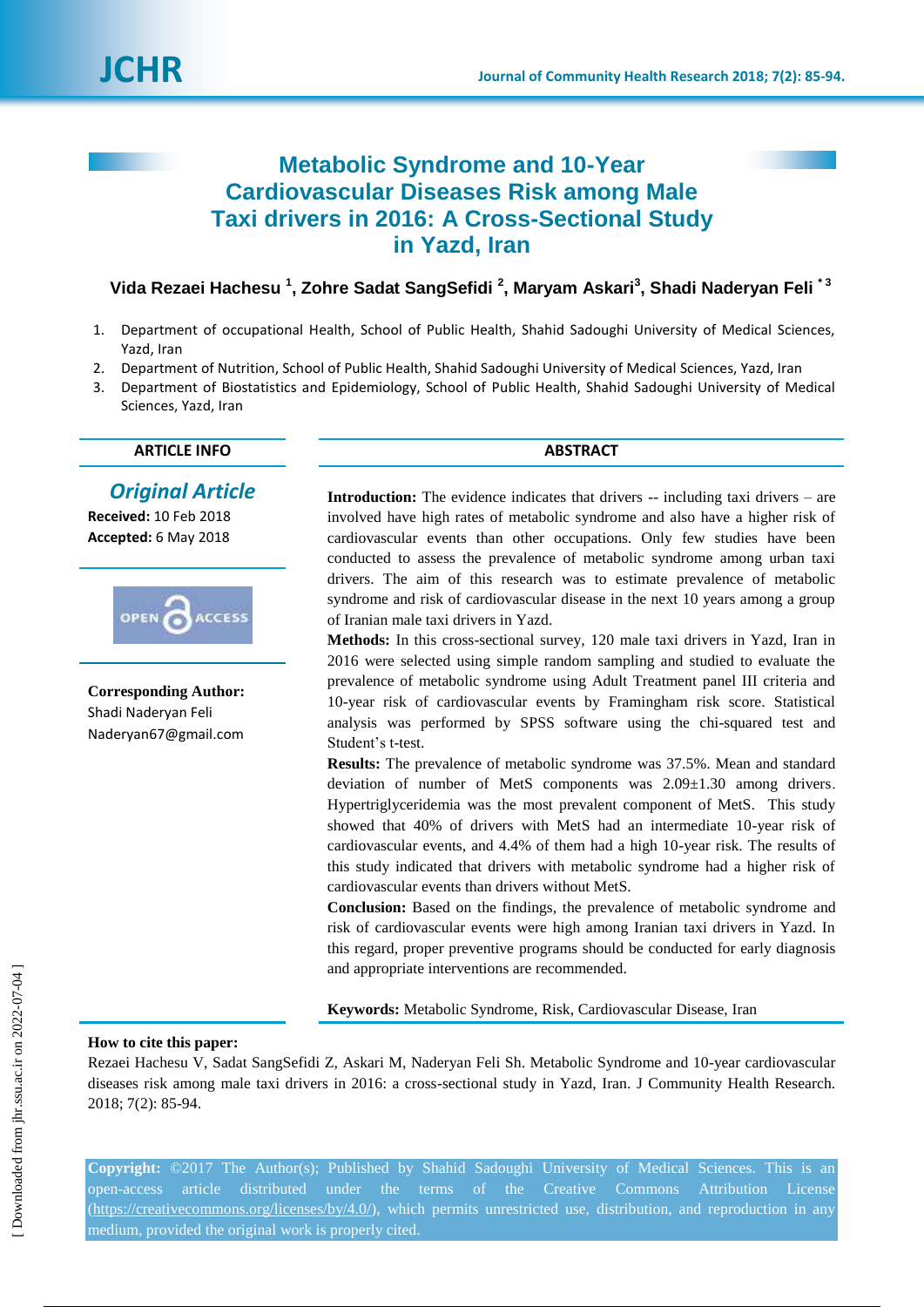#### **Introduction**

Metabolic syndrome (MetS), also known as syndrome X, is a combination of disorders including abdominal obesity, elevated level of fasting blood sugar and insulin resistance, increased level of serum triglyceride, hypertension, and low HDL-C level  $(1, 2)$ . Several definitions have been proposed by the World Health Organization (WHO), the International Disease Federation (IDF), and National Cholesterol Education Program (NCEP) for MetS. However, the third report of NCEP, called Adult Treatment panel III (ATP III) has been used widely as the current definition in the literatures  $(1, 3)$ .

Age-adjusted prevalence of MetS among adults in the United States has been estimated from 24 to  $25\%$ <sup>(4)</sup> and the prevalence of this syndrome was reported  $20 - 25\%$  among populations of South Asia  $(5, 6)$ . In addition, the results of two recent systematic reviews showed that the overall prevalence of MetS in Iranian adults was 36.9% (95% CI: 32.7-41.2%) according to ATP III criteria and 34.6% (95% CI: 31.7-37.6%) based on IDF  $(7, 8)$ .

This syndrome can increase the risk of morbidity of diseases such cardiovascular diseases, Type II diabetes, and dyslipidemia, stroke, and thus is a factor in early death  $(2, 9)$ . Thus, early diagnosis of MetS in high risk groups can prevent from its consequences.

Evidence indicated that prevalence of MetS among Iranian occupational drivers varied in the range of 26.1 - 35.9%  $(10-12)$ . However, the rates of MetS were estimated as 49.9% among Korean drivers  $(9)$  and 43.1% among Taiwanese drivers  $(13)$ . Moreover, the results of a study from Hong Kong reported that 26.8% of occupational drivers suffered from MetS according to IDF criteria (14) . In addition, Chen et al. found that 46.9% of Taiwanese professional drivers had a risk of higher than 10% for cardiovascular events based on the Framingham Risk Score (FRS) (13) . The FRS assesses the risk of cardiovascular events using risk factors including age, gender, systolic blood pressure (SBP), treatment of hypertension, total

cholesterol, high-density lipoprotein cholesterol  $(HDL-C)$ , and cigarette smoking  $^{(15)}$ . Although the MetS  $(16, 17)$  or risk of cardiovascular events  $(18, 19)$ have been examined among occupational drivers, few studies were conducted on the risk of cardiovascular events especially among the taxi drivers  $(20-22)$ . To the best of our knowledge, few studies have been carried out to assess the prevalence of MetS especially among urban taxi drivers. Therefore, the aim of this study was to evaluate the MetS status and risk of cardiovascular events among a group of Iranian male urban taxi drivers in Yazd. Their unhealthy life style and their working conditions is characterized by numerous stress factors such as lack of physical activity due to working in a fixed position and long hours of work, irregular sleep habits and work shifts, stressful conditions and exposure to air pollution. Because of these factors, they are at high risk for catch cardiovascular disease.

#### **Methods**

This cross-sectional study was conducted among 120 male taxi drivers in Yazd, Iran in 2016. This research was approved by the Ethics Committee of Yazd University of Medical Sciences. All participants were selected by simple random sampling method using a sampling frame (based on a list of driver names provided by the taxi union). The sample size required for the study was calculated by considering confidence level equal to 95% and  $p = 0.26$  from similar studies and  $d = 0.08$ , using the sample size formula for estimating the proportion. All participants signed informed consents form. The inclusion criteria were being male and having been employed for at least one year of employment as a taxi driver. Exclusion criteria, on the other hand, included lack of consent to participate in the study, and having a second job. Nine people were not included in the study because they had a second job or less than one year of work experience, so the sample selection was repeated randomly. Information including age, smoking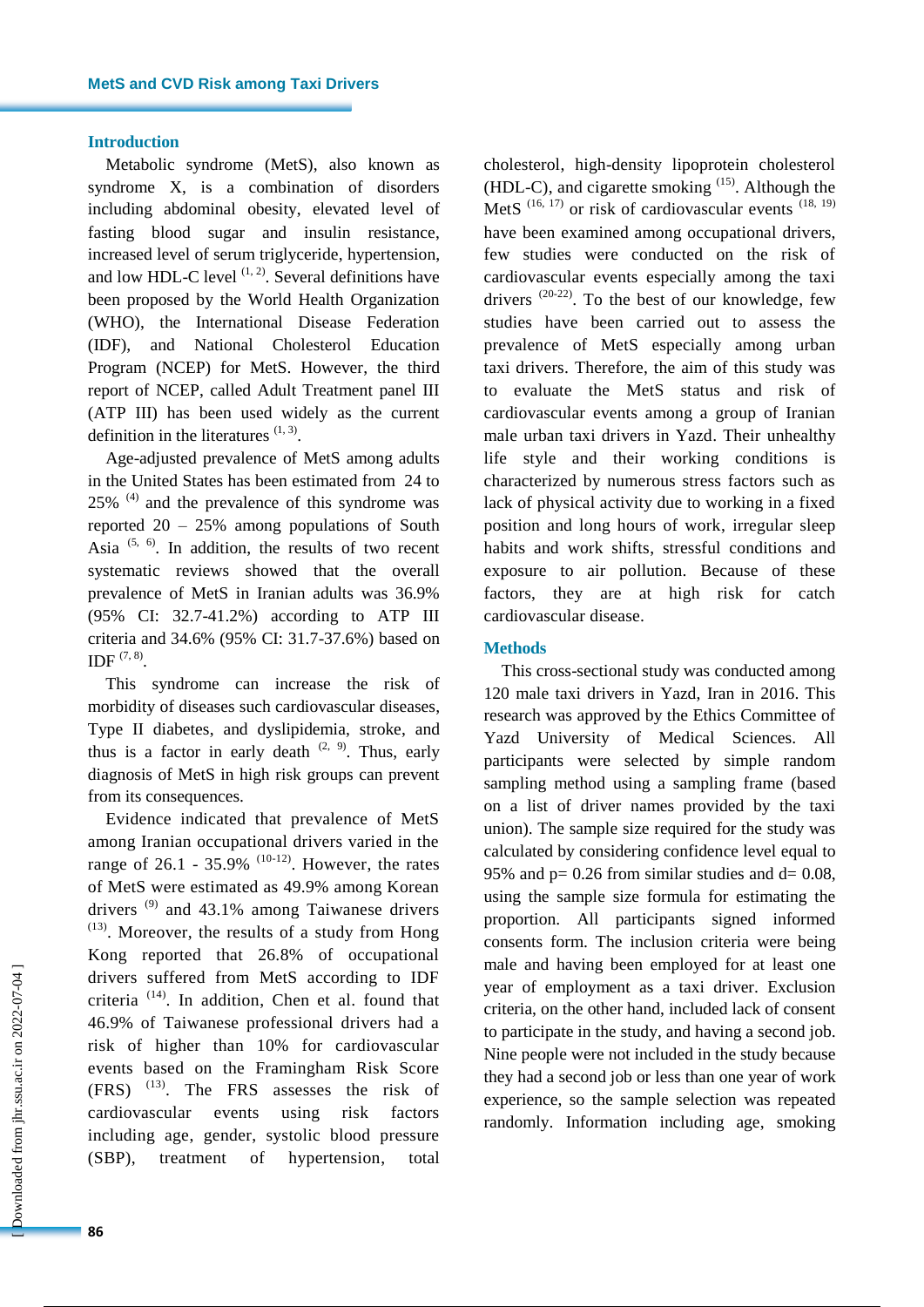status, and work experience (number of years) were collected.

### **Anthropometric and clinical examination**

The age of participants was determined through self-reporting and the sample was grouped by age in ten-year intervals.

The participants' weights were measured using a portable digital scale (Omron Inc. Osaka, Japan). Height was also measured in a standing position using a stadiometer fixed on a straight wall to the nearest centimeter. Body mass index (BMI) was also calculated using the following formula: Weight  $(kg)/$  height  $(m)^2$ .

Waist circumference (WC) was later measured using a non-elastic tape at midway between the lowest ribs and the iliac crest  $(23)$ .

Then, blood pressure (BP) was examined on the right arm using a digital barometer (Omron Inc. Japan) after five minutes of rest in a sitting position. The measurements were repeated two times with at least two minutes of interval and the average of the two measurements was considered for analysis. Hypertension was defined as BP  $\geq$ 140/90 mmHg and/or using medications for hypertension  $(24)$ .

After  $8 - 12$  hours of fasting, blood samples of participants were collected for assessment of lowdensity lipoprotein cholesterol (LDL-C), highdensity lipoprotein cholesterol (HDL-C), total cholesterol  $(25)$ , triglyceride (TG), and fasting blood sugar (FBS). Blood glucose and lipids were analyzed using an AutoAnalyzer (Alpha classic, Iran).

The FBS  $\geq$  126 mg/dL and/or using medications for treating hyperglycemia were considered as diabetes type  $2^{(26)}$ .

### **Definition of the Metabolic Syndrome**

All individuals were screened for MetS using the ATP III guidelines as the presence of three or more of the following components:  $WC > 102$ cm; HDL-C level <40 mg/dL; TG level  $\geq$ 150 mg/dL and/or medication use for treating hypertriglyceridemia; FBS  $\geq$  110 mg/dL and/or drug use for treating hyperglycemia; BP ≥130/85 mmHg and/or antihypertensive drugs <sup>(15)</sup>.

# **Estimation of 10-year risk for cardiovascular events**

For estimation of the 10-year risk for cardiovascular events, the Framingham risk score was used. Scoring algorithms included gender, age, total cholesterol, smoking status, HDL level, SBP, and treatment status. Then, three levels of 10-year risk were obtained as follow: low risk; 10%, intermediate risk; 10-20 % and high risk; 20% (27) .

### **Statistical analysis**

In order to analyze data, SPSS  $_{16}$  software was applied. In this study, there was no missing data. The categorical variables were expressed as frequency or percentage, while continuous variables were presented as mean ± standard deviation (SD). The differences between continuous variables were analyzed by using independent t-test and chi-square test to compare the categorical variables. The significant statistical level was considered as  $p < 0.05$ . The prevalence of MetS and its components were later evaluated by ATP III criteria among all drivers and different age groups.

#### **Results**

The mean values of age and driving experience were respectively  $46.73 \pm 12.04$  and  $11.31 \pm 8.07$ years among all drivers. Table 1 shows the general characteristics of MetS versus non-MetS individuals.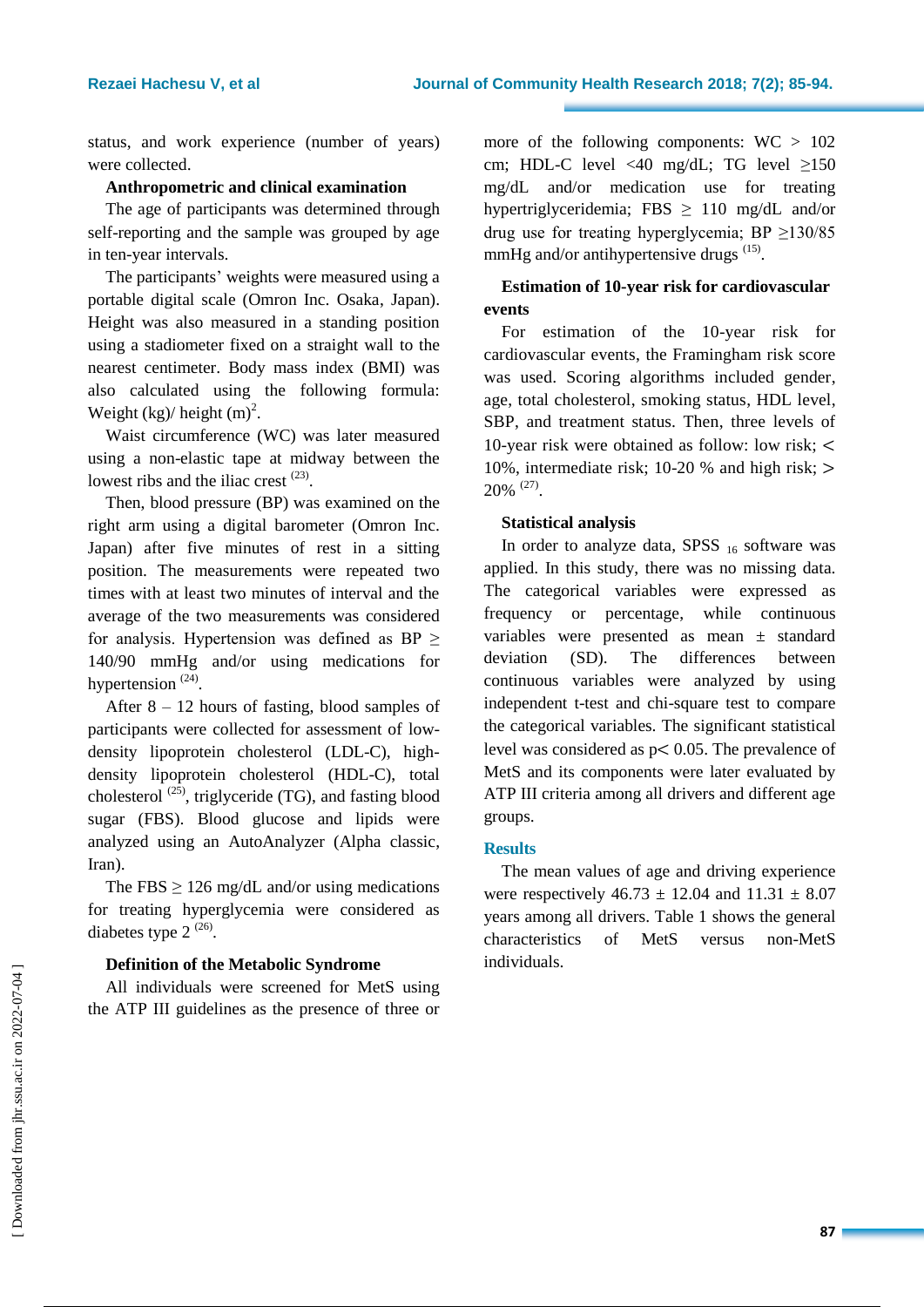| items                     | Individuals with MetS $N = 45$<br>Mean (SD) or $n$ (%) | Individuals without MetS $N = 75$<br>Mean (SD) or $n$ (%) | <b>P-value</b>         |  |
|---------------------------|--------------------------------------------------------|-----------------------------------------------------------|------------------------|--|
| Age (year)                | 49.82 (12.39)                                          | 44.85 (11.44)                                             | 0.027                  |  |
| Driving experience (year) | 12.42 (8.84)                                           | 10.64(7.55)                                               | 0.244                  |  |
| Smoking                   |                                                        |                                                           |                        |  |
| Yes                       | $11(24.4\%)$                                           | $4(5.3\%)$                                                | $0.002*$               |  |
| No                        | 34 (75.6%)                                             | 71 (94.7%)                                                |                        |  |
| Diabetes type 2           |                                                        |                                                           |                        |  |
| Yes                       | $10(22.2\%)$                                           | $4(5.3\%)$                                                | $0.005*$               |  |
| No                        | 35 (77.8%)                                             | 71 (94.7%)                                                |                        |  |
| Hypertension              |                                                        |                                                           |                        |  |
| Yes                       | $14(31.1\%)$                                           | 12(16%)                                                   | 0.052                  |  |
| N <sub>0</sub>            | 31 (68.91%)                                            | 63 (84%)                                                  |                        |  |
| $WC$ (cm)                 | 106.00 (10.42)                                         | 94.71 (12.65)                                             | $< 0.001$ <sup>*</sup> |  |
| BMI $(kg/m^2)$            | 29.91 (3.70)                                           | 26.22(3.50)                                               | $< 0.001^*$            |  |
| $SBP$ (mmHg)              | 131.78 (13.10)                                         | 122.65 (13.55)                                            | $0.001*$               |  |
| $DBP$ (mmHg)              | 87.36 (10.33)                                          | 79.35 (12.74)                                             | $0.001*$               |  |
| $FBS$ (mg/dl)             | 113.37 (39.60)                                         | 94.53 (24.80)                                             | $0.006*$               |  |
| $TC$ (mg/dl)              | 203.48 (39.6)                                          | 183.67 (36.73)                                            | $0.006*$               |  |
| $TG \, (mg/dl)$           | 237.33 (102.47)                                        | 156.58 (81.94)                                            | $< 0.001^*$            |  |
| $HDL-C$ (mg/dl)           | 36.44 (4.69)                                           | 41.90 (7.06)                                              | $< 0.001^*$            |  |
| $LDL-C$ (mg/dl)           | 120.88 (36.54)                                         | 110.65 (35.28)                                            | 0.132                  |  |

**Table 1.** The general characteristics of Metabolic Syndrome (MetS) versus non-MetS participants

WC: waist circumference; BMI: body mass index; SBP: systolic blood pressure; DBP: diastolic blood pressure; FBS: fasting blood sugar; TC: total cholesterol; TG: triglyceride; HDL-C: high-density lipoprotein cholesterol; LDL-C: low-density lipoprotein cholesterol; SD: standard deviation.

\* The P-values were calculated by Independent sample t-test or chi-square test.

The mean of age was significantly higher among drivers with MetS than individuals without (p= 0.027). Moreover, the mean values of WC, BMI, SBP, DBP (Diastolic Blood Pressure), FBS, TC, and TG were higher among MetS group in comparison with none-MetS group  $(p < 0.05)$ . However, the mean HDL-C levels were lower among MetS group than non-MetS group (p 0.001). In addition, there was no significant difference between the two groups for LDL-C levels and the rate of hypertension  $(p > 0.05)$ . Meanwhile, the prevalence of smoking and diabetes were significantly higher among MetS than the non-MetS participants ( $p= 0.002$  and 0.005, respectively).

The prevalence of MetS and its components based on the ATP III criteria among all drivers and different age groups are presented in Table 2 and Table 3, respectively.

**Table 2.** The prevalence of metabolic syndrome (MetS) and its components based on the ATP III

| <b>Criteria</b> | Prevalence (%) |
|-----------------|----------------|
| MetS            | 37.5           |
| High WC         | 40.0           |
| Low HDL-C       | 57.5           |
| High TG         | 60.0           |
| High FBS        | 15.8           |
| High BP         | 35.8           |

WC: waist circumference; BP: blood pressure; FBS: fasting blood sugar TG: Triglyceride; HDL-C: high-density lipoprotein cholesterol.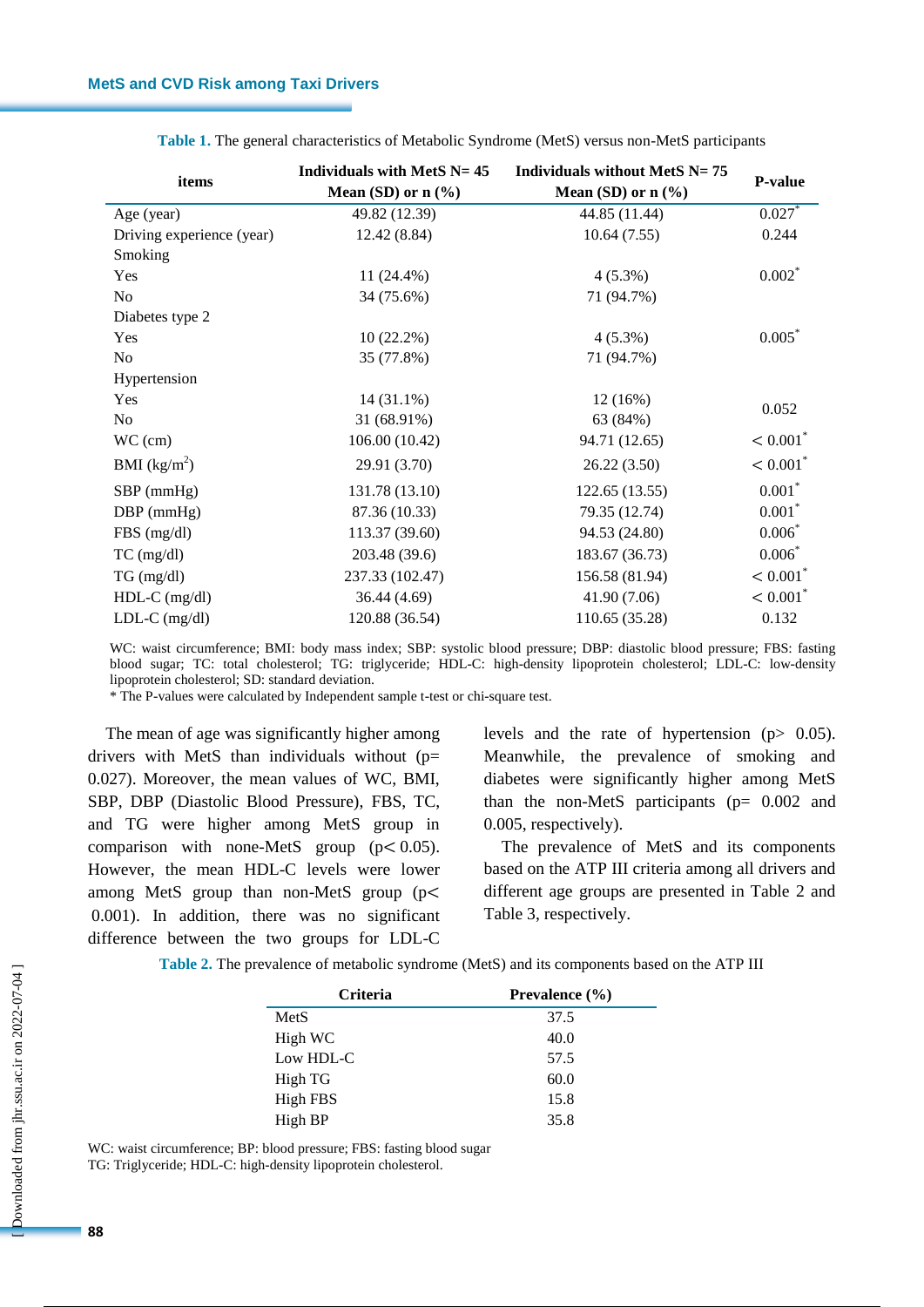| criteria        | $26-35$ years<br>old<br>$N=22$ | 36-45 years<br>old<br>$N=38$ | 46-55 years<br>old<br>$N=33$ | 56-65 years<br>old<br>$N=19$ | $66-75$ years<br>old<br>$N=8$ | p-value           |
|-----------------|--------------------------------|------------------------------|------------------------------|------------------------------|-------------------------------|-------------------|
| MetS            | 6(27.3)                        | 12(31.6)                     | 13 (39.4)                    | 9(47.4)                      | 5(62.5)                       | 0.340             |
| High WC         | 7(31.8)                        | 13(34.2)                     | 14 (42.4)                    | 9(47.4)                      | 5(62.5)                       | 0.502             |
| Low HDL-C       | 12(54.5)                       | 25(65.8)                     | 18 (54.5)                    | 9(47.4)                      | 5(62.5)                       | 0.709             |
| High TG         | 13(59.1)                       | 23(60.5)                     | 20(60.6)                     | 11(57.9)                     | 5(62.5)                       | .999              |
| <b>High FBS</b> | 1(4.5)                         | 3(7.9)                       | 7(21.2)                      | 5(26.3)                      | 3(37.5)                       | 0.061             |
| High BP         | 4(18.2)                        | 9(23.7)                      | 16(48.5)                     | 10(52.6)                     | 4(50)                         | $0.030^{\degree}$ |

**Table 3.** The Prevalence of MetS and its components based on the ATP III criteria among different age groups

Data expressed as n(%). WC: waist circumference; BP: blood pressure; FBS: fasting blood sugar; TG: triglyceride; HDL-C: high-density lipoprotein cholesterol.

\*The p-values were calculated with the chi-squared test.

The most prevalent component of MetS was high TG and the least was high FBS. Although the results demonstrated no significant difference between different age groups for prevalence of MetS and its components including high WC, low HDL-C, high TG, and FBS levels, there was a significant difference for prevalence of high BP ( $p= 0.03$ ) (Table 3).

Figure 1 shows the number of MetS components based on ATP III criteria in participants. The mean and standard deviation of number of MetS components was  $2.09 \pm 1.30$  in the drivers.



Figure 1. The number of MetS criteria based on the ATP III among all drivers.

According to Table 4, 40 % of drivers with MetS had intermediate and 4.4% of them had high 10-year risk for cardiovascular events. The low risk was also observed among other members of this group. On the other hand, the intermediate risk and low risk were found in 13.3% and 86.7% of none-MetS individuals, respectively. There was no participant with high risk in none-MetS group.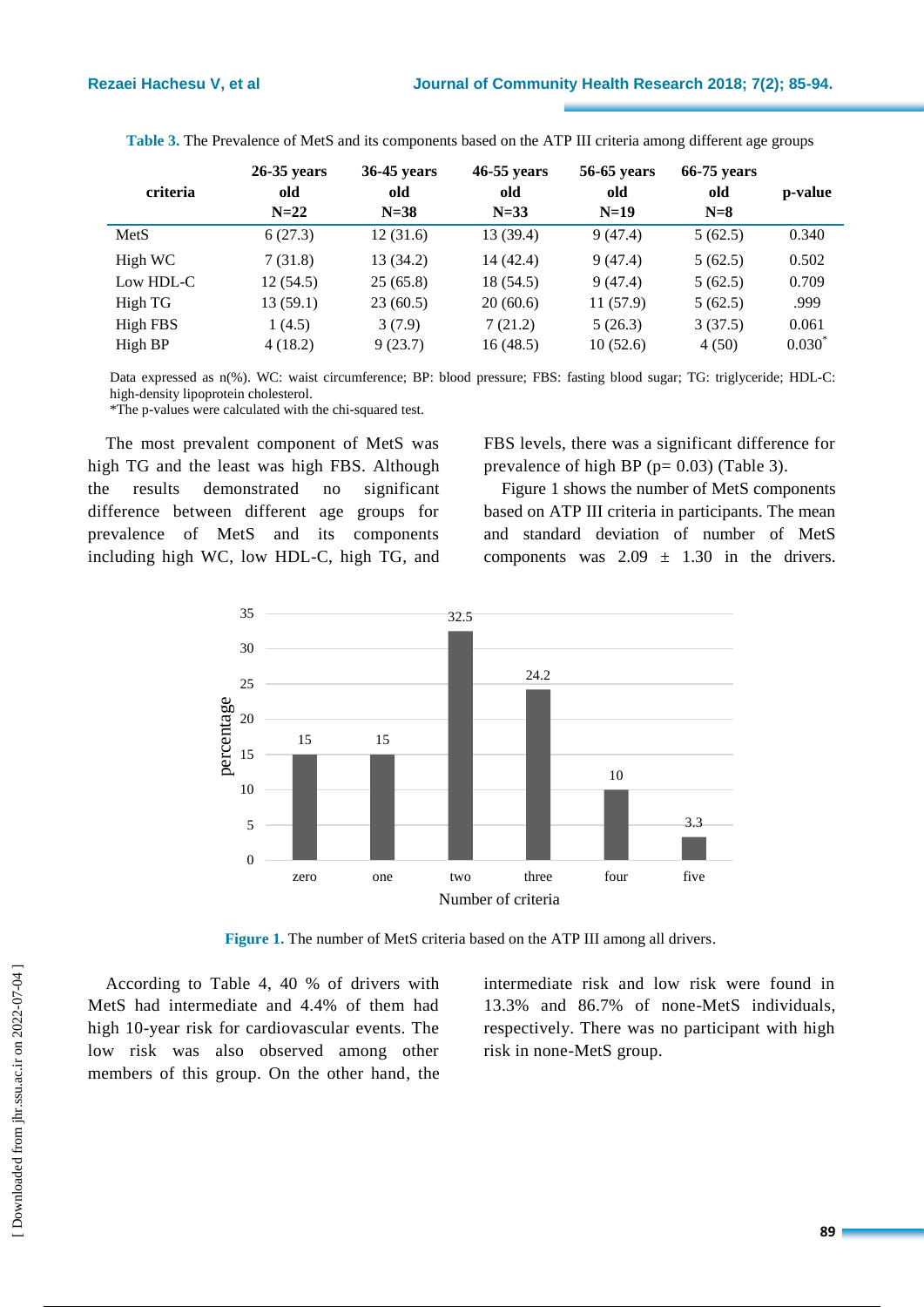|                   | Individuals with MS<br>$N=45$ | Individuals without MS<br>$N=75$ | Total $n\frac{6}{6}$<br>$N=120$ | $\mathbf{p}^*$ |
|-------------------|-------------------------------|----------------------------------|---------------------------------|----------------|
| Low risk          | 25(55.6)                      | 65(86.7)                         | 90(75)                          |                |
| Intermediate risk | 18(40)                        | 10(13.3)                         | 28(33.3)                        | p < 0.001      |
| High risk         | 2(4.4)                        | 0(0)                             | 2(1.7)                          |                |

**Table 4.** The prevalence of 10-Year Risk of CVD in the subjects with and without MetS

Data expressed as n(%). \*The p-values were calculated by the chi-squared test.

### **Discussion**

The findings of this study indicated that 37.5% of drivers suffered from MetS according to the ATP III criteria. This prevalence was higher than that of the general population in Iran and Yazd city  $(7, 8, 28)$ . Various studies have been conducted about assessment of MetS  $(10, 11)$  or risk of cardiovascular events  $(16, 18)$  among professional drivers. However, few researches have examined the risk of cardiovascular events among urban taxi drivers (20-  $22$ ). In addition, to the best of our knowledge, there has been no study on the prevalence of MetS among the urban taxi drivers, especially in Iran.

The results of some studies from Iran demonstrated that the rates of MetS based on ATP III criteria were 32.4% among the bus drivers in West Azerbaijan  $(17)$ , 35.9% among bus and truck drivers in Kashan (12), and 26.1% among professional drivers in Shahrod<sup>(10)</sup>. Moreover, Mohebbi I et al. found that 30.5% of Iranian longdistance drivers had MetS according to IDF criteria in West Azerbaijan<sup>(11)</sup>. But, the rates of MetS based on ATP III criteria were reported as 49.9% among Korean bus drivers<sup>(19)</sup>. Siu S.C et al. also calculated the prevalence of MetS based on IDF criteria as 26.8% among the professional drivers in Hong Kong <sup>(14)</sup>. So far, some studies have identified several important reasons for high prevalence of MetS among drivers than general population. Lifestyle risk factors (such as smoking, lack of physical activity and unhealthy diet) and psychological reasons (such as high stress related to working conditions and irregular sleep habits) are some of these reasons  $(13)$ .

Differences among reported prevalence of our study and other studies may be due to the use of different criteria for the diagnosis of MetS. Also, the studies mentioned above have examined bus or truck drivers, while our study focused on taxi drivers. Therefore, differences in work related conditions such as work hours and shift working, can justify differences in prevalence of MetS.

Based on the findings achieved from the present study, hypertriglyceridemia was the most common component of MetS among taxi drivers. Similarly, the high level of TG was the most prevalent component of MetS among Iranian bus and truck drivers in Kashan<sup>(12)</sup>. Conversely, central obesity and low level of HDL-C were the most common MetS components among Iranian occupational drivers in West Azerbaijan<sup>(11)</sup> and Shahrod<sup>(10)</sup>. respectively. In a recent review, abdominal obesity was reported as the most common component of MetS among commercial truck drivers<sup>(29)</sup>.

The high prevalence of hypertriglyceridemia in our study may be due to high rate of cigarette smoking, diabetes and obesity.

While abdominal obesity was observed in 40% of drivers in the current study, the prevalence of central obesity was estimated as 19–74% among commercial truck drivers based on ATP III criteria in a recent review  $(29)$ . The results of some studies from Iran indicated that the rates of abdominal obesity according to ATP III criteria were 31.7% among bus and truck drivers in Kashan<sup>(12)</sup> and  $25.2\%$  among professional drivers in Shahrod  $(10)$ . Mohebbi et al. also reported that 50.5% of Iranian professional drivers suffered from central obesity according to IDF criteria in West Azerbaijan<sup>(11)</sup>. Another study from Korea indicated that the prevalence of abdominal obesity was 40.9% in bus drivers based on the cut-off values among Koreans  $(19)$ . Meanwhile, Siu S.C et al. found that 48.2 % of occupational drivers had central obesity in Hong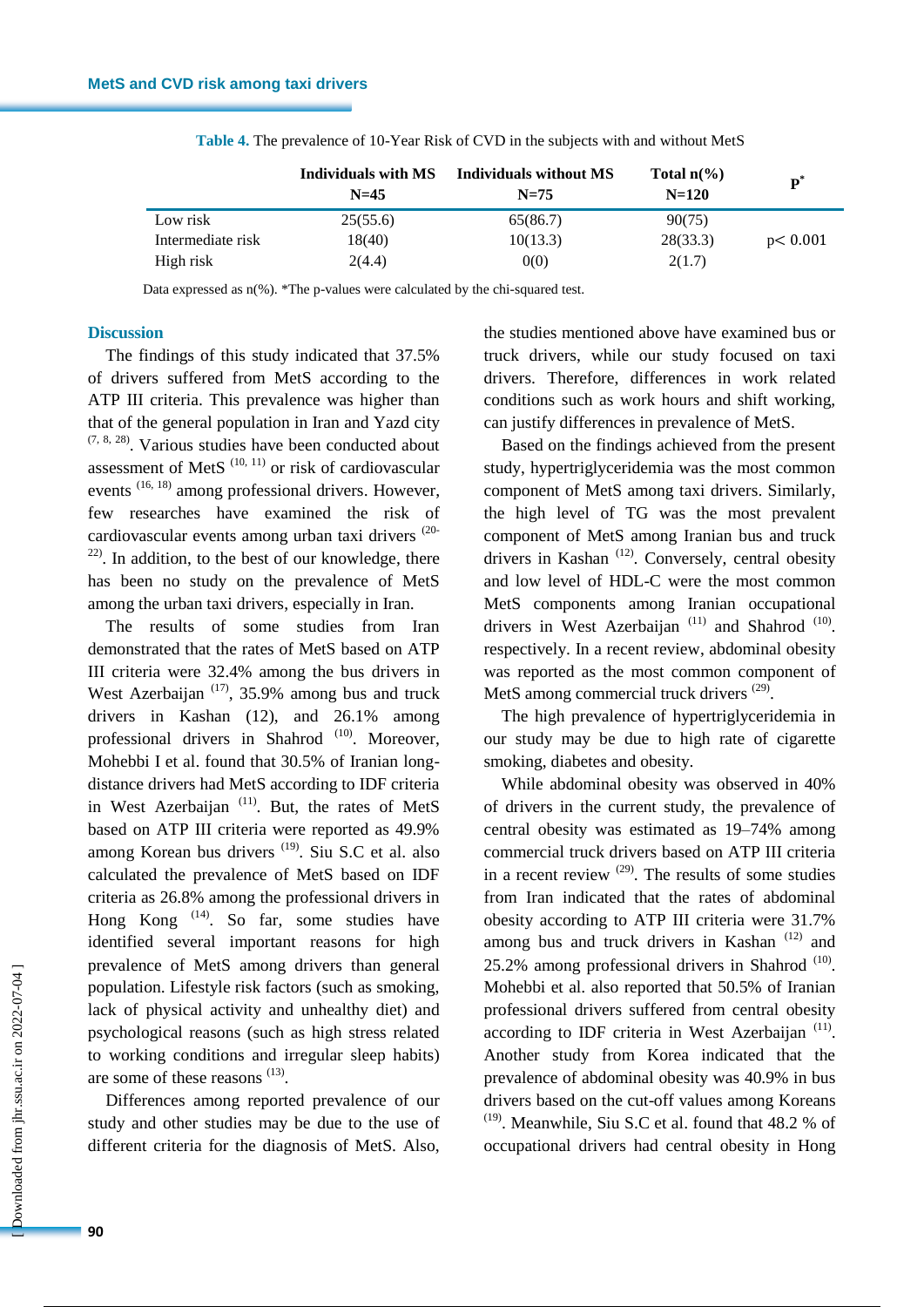Kong according to Asian cut-off points  $(14)$ . As in the results of the above studies, we saw high prevalence of central obesity. This may be attributed to lack of physical activity and unhealthy eating habits.

The present study demonstrated that 35.8% of participants had high BP. Similarly, the studies of Saberi<sup>(12)</sup>, and Mohebbi<sup>(11)</sup> estimated the rates of high BP among professional drivers as 42.9% and 39.8%, respectively. The findings of a recent review also indicated that 5–48% of commercial truck drivers suffered from hypertension<sup>(29)</sup>. Furthermore, the prevalence of hypertension was 57% among professional drivers in Hong Kong  $^{(14)}$ .

Nasri and Moazenzadeh found that Iranian taxi drivers had an increased hypertension risk in comparison with the control group ( $OR = 9.09$ ,  $P \leq$ 0001) (30). Isfahan Cardiovascular Research Centre also found that 19% of Iranian adults suffered from high BP  $(31)$ . So, the risk of high BP among Iranian taxi drivers is higher than the general population. The high prevalence of elevated blood pressure in taxi drivers, regardless of positive familial history of hypertension, may be related to their sedentary lifestyle, smoking, nutrition and stress in the working environment.

The difference between our study and other studies, may be attributable to the differences in the study population, hypertension diagnostic criteria, environmental impacts, and dietary habits.

It was further observed from the current study that 22.2% of participants with MetS had diabetes, whereas Saberi HR et al. indicated that 93.3% of Iranian occupational drivers with MetS suffered from diabetes in Kashan<sup>(12)</sup>. In addition, MetS has been known as an important predictive factor for risk of type 2 diabetes mellitus  $(32)$ .

Prevalence of diabetes in our study was more than the prevalence reported by Saberi HR et al. The difference in results may be explained by genetic factors, level of physical activity, dietary habits, daily work hours, or other factors.

Findings of the present research showed that drivers with MetS had greater risk of cardiovascular events than the non-MetS group. In other words, 40% of participants in the MetS group had intermediate risk, 4.4 % had high risk, and the rest of drivers had low risk. On the other hand, 13.3% of drivers in non-MetS group had intermediate risk, while 86.7% of them had low risk. High risk was not observed in this group. Previous surveys reported that the risk of cardiovascular events is higher among professional drivers than people with other occupations  $(21, 33)$ . Similarly, in a study from Taiwan 46.9% of professional drivers had the risk≥ 10% for cardiovascular events<sup>(13)</sup>.

MetS may have an effect on cardiovascular risk. People with MetS had a higher probability of developing cardiovascular disease, because each component of MetS is a known factor for the development of cardiovascular disease. The reason for the positive association between drivers and cardiovascular risk may be related to high BP, obesity, high blood glucose, dyslipidemia (high total cholesterol, low HDL-C and high TG) and factors related to MetS in taxi drivers (such as, unhealthy lifestyle, improper working environment and psychological reasons)  $(13)$ . In our study, for the reasons mentioned above, high risk of developing cardiovascular disease in people with MetS is justifiable.

In general, the higher prevalence of MetS and risk of cardiovascular events among taxi drivers may be associated with improper diet, sedentary lifestyles, job stress, sleep disorders, and long working hours  $(10, 12, 34)$ . The professional drivers have inactive life style, limited access to healthy foods, more work hours throughout the day and daily poor quality sleep. Such conditions can result in increased risk of general and abdominal obesity, diabetes mellitus, hypertension, hypertriglyceridemia, and lower level of HDL-C  $(34, 35)$ . Also, it was represented in literature that stressors can lead to more secretion catecholamines and glucocorticoids and this in turn increases the levels of blood glucose, free fatty acids, TG, cholesterol, and decreased level of HDL-C $^{(36)}$ .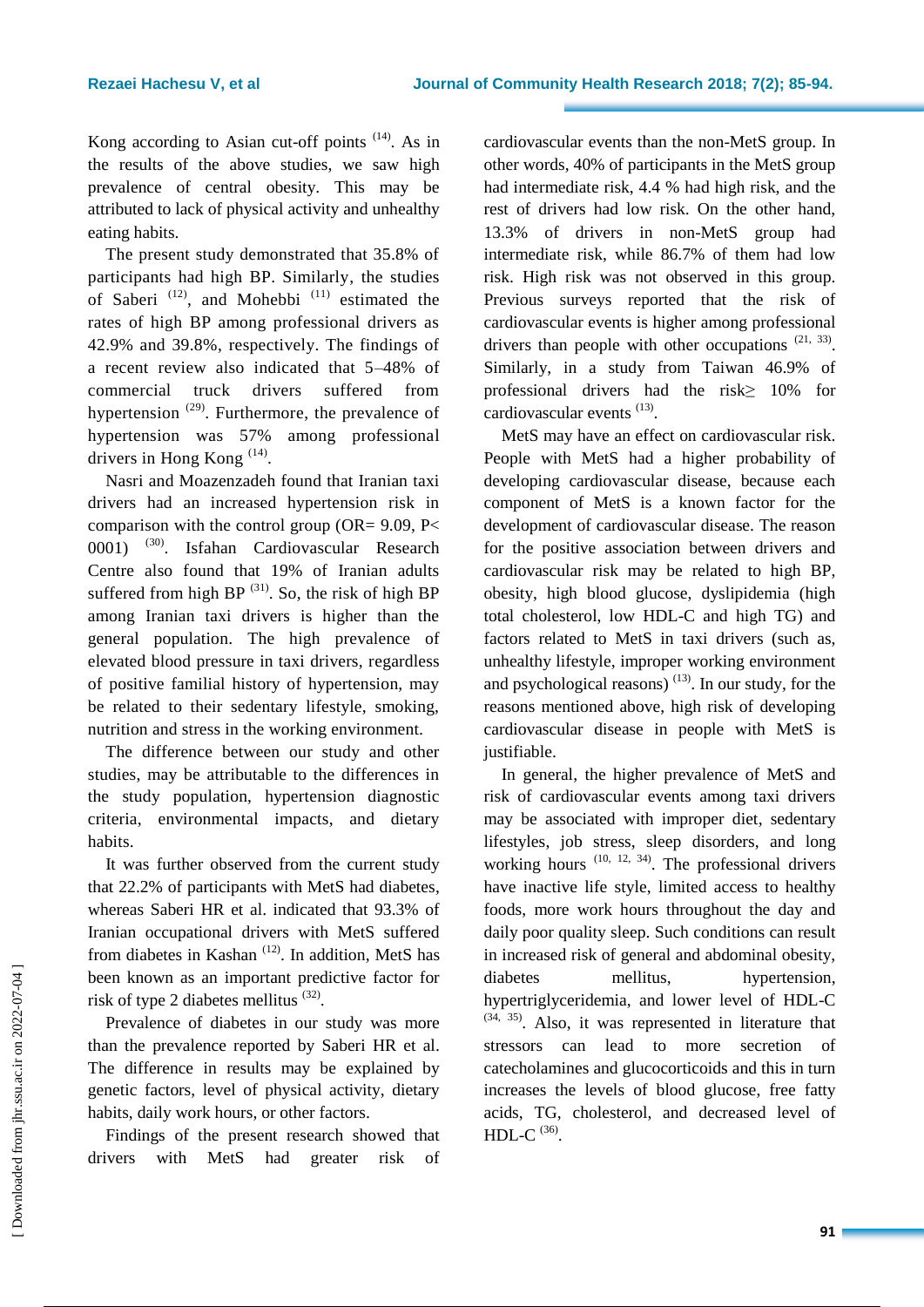The present survey was faced with several limitations. Initially, the sample size was small. The dietary habits, physical activity, and job stress were not evaluated. There was no control group of general population in this study to examine the accurate role of driving in risk of MetS or cardiovascular events. This research was finally a cross-sectional study which could not provide a casual association for MetS or cardiovascular events. Because of the fact that female drivers have not participated in this study, the results may not be generalized to this group of drivers.

#### **Conclusion**

The results showed a high prevalence of MetS and risk of cardiovascular events among taxi drivers in Yazd, Iran. Taxi drivers may need intensive medical risk reduction. In this regard, suitable programs and proper interventions are suggested for early detection of MetS and risk factors for cardiovascular disease and improvement of healthy lifestyle. In addition, more studies with larger sample size, especially cohort studies should be carried out for assessment of MetS status and risk of cardiovascular events among taxi drivers. Related factors including dietary habits, physical activity, and job stress should also be investigated.

### **Acknowledgements**

The authors thank the Department of Occupational Health at Shahid Sadoughi University of Medical Sciences for supporting of the study. This study with code of ethics (IR.SSU.SPH.REC.1394.67).

#### **Conflict of interest**

The authors declare that they have no conflict of interest.

## **References**

- 1. Grundy S. American heart association, national heart, lung, and blood institute. definition of metabolic syndrome: report of the national heart, lung, and blood institute/American heart association conference on scientific issues related to definition. Circulation. 2004;109: 433-438.
- 2. McNeill AM, Rosamond WD, Girman CJ, et al. The metabolic syndrome and 11-year risk of incident cardiovascular disease in the atherosclerosis risk in communities study. Diabetes Care. 2005; 28(2): 385-390.
- 3. Expert Panel on Detection E. Executive summary of the third report of the national cholesterol education program (NCEP) expert panel on detection, evaluation, and treatment of high blood cholesterol in adults (adult treatment panel III). JAMA. 2001; 285(19): 2486-2497.
- 4. Ford ES, Giles WH, Dietz WH. Prevalence of the metabolic syndrome among US adults: findings from the third national health and nutrition examination survey. JAMA. 2002; 287(3): 356-359.
- 5. Eapen D, Kalra GL, Merchant N, et al. Metabolic syndrome and cardiovascular disease in South Asians. Vasc Health Risk Manag. 2009; 5: 731-743.
- 6. Nestel P, Lyu R, Low LP, et al. Metabolic syndrome: recent prevalence in East and Southeast Asian populations. Asia Pacific Journal of Clinical Nutrition. 2007; 16(2): 362-367.
- 7. Amirkalali B, Fakhrzadeh H, Sharifi F, et al. Prevalence of metabolic syndrome and its components in the Iranian adult population: A systematic review and meta-analysis. Iranian Red Crescent Medical Journal. 2015; 17(12): e24723.
- 8. Hajian-Tilaki K. Metabolic syndrome and the associated risk factors in Iranian adults: A systematic review. Caspian Journal of Internal Medicine. 2015; 6(2): 51-61.
- 9. Shin JA, Lee JH, Lim SY, et al. Metabolic syndrome as a predictor of type 2 diabetes, and its clinical interpretations and usefulness. Journal of Diabetes Investigation. 2013; 4(4): 334-343.
- 10. Ebrahimi MH, Delvarianzadeh M, Saadat S. Prevalence of metabolic syndrome among Iranian occupational drivers. Diabetes & Metabolic Syndrome: Clinical Research & Reviews. 2016; 10(1): S46-S51.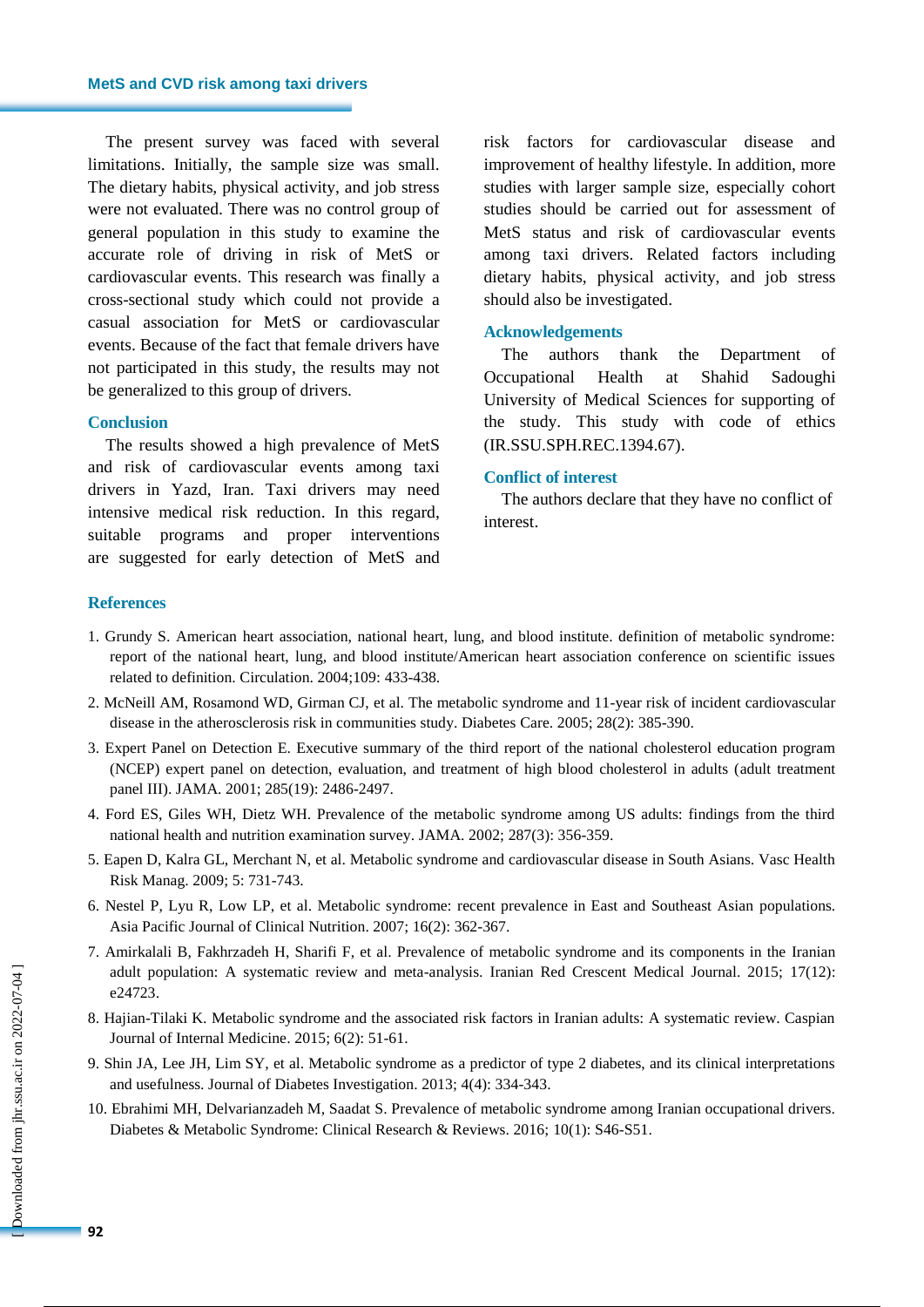- 11. Mohebbi I, Saadat S, Aghassi M, et al. Prevalence of metabolic syndrome in Iranian professional drivers: results from a population based study of 12,138 men. PloS One. 2012; 7(2): e31790.
- 12. Saberi HR, Moravveji AR, Fakharian E, et al. Prevalence of metabolic syndrome in bus and truck drivers in Kashan, Iran. Diabetology & Metabolic Syndrome. 2011; 3(1): 8.
- 13. Chen SC, Chang JM, Lin MY, et al. Association of metabolic syndrome and albuminuria with cardiovascular risk in occupational drivers. International Journal of Molecular Sciences. 2013; 14(11): 21997-22010.
- 14. Siu S, Wong K, Lee K, et al. Prevalence of undiagnosed diabetes mellitus and cardiovascular risk factors in Hong Kong professional drivers. Diabetes Research and Clinical Practice. 2012; 96(1): 60-67.
- 15. National Cholesterol Education Program Adult Treatment Panel III. Third report of the national cholesterol education program (NCEP) expert panel on detection, evaluation, and treatment of high blood cholesterol in adults (Adult Treatment Panel III) final report. Circulation. 2002; 106(25): 3143-3421.
- 16. Mansur AdP, Rocha MA, Leyton V, et al. Risk factors for cardiovascular disease, metabolic syndrome and sleepiness in truck drivers. Arquivos Brasileiros De Cardiologia. 2015; 105(6): 560-565.
- 17. Mohebbi I, Matinkhah M, Nabizadeh F, et al. The metabolic syndrome and its association with over time driving in Iranian professional bus drivers. International Journal of Occupational Hygiene. 2010; 2(1): 37-41.
- 18. Rezaei Hachesu V, Naderyan Feli S, Zare Sakhvidi MJ. Prevalence of cardiovascular risk factorsamong taxi drivers in Yazd, Iran, 2016. Journal of Community Health Research. 2017; 6(4): 200-206.
- 19. Shin SY, Lee CG, Song HS, et al. Cardiovascular disease risk of bus drivers in a city of Korea. Annals of Occupational And Environmental Medicine. 2013; 25(1): 34-42.
- 20. Chen J, Chen Y, Chang W, et al. Long driving time is associated with haematological markers of increased cardiovascular risk in taxi drivers. Occupational and Environmental Medicine. 2005; 62(12): 890-894.
- 21. Elshatarat RA, Burgel BJ. Cardiovascular risk factors of taxi drivers. Journal of Urban Health. 2016; 93(3): 589- 606.
- 22. Kurosaka K, Daida H, Takashi M, et al. Characteristics of coronary heart disease in Japanese taxi drivers as determined by coronary angiographic analyses. Industrial Health. 2000; 38(1): 15-23.
- 23. WHO. Waist circumference and waist-hip ratio: Report of a WHO expert consultation, Geneva, 8-11 December 2008. Available at: [URL: http://apps.who.int/iris/bitstream/handle/10665/44583 /9789241501491\_eng.pdf;jsessionid=

19BCBA340FE4B2BBFCFDB06D5EA3B087?sequence=1.] Accessed May 24, 2018.

- 24. Chobanian AV, Bakris GL, Black HR, et al. The seventh report of the joint national committee on prevention, detection, evaluation, and treatment of high blood pressure: the JNC 7 report. JAMA. 2003; 289(19): 2560-2571.
- 25. Apantaku-Onayemi F, Baldyga W, Amuwo S, et al. Driving to better health: cancer and cardiovascular risk assessment among taxi cab operators in Chicago. Journal of Health Care for the Poor and Underserved. 2012; 23(2): 768-780.
- 26. Association AD. Diagnosis and classification of diabetes mellitus. Diabetes Care. 2010; 33(Suppl 1): S62-S69.
- 27. National Heart L, Institute B. Estimate of 10-year risk for coronary heart disease Framingham point scores. 2014.
- 28. Sadrbafoghi S, Salari M, Rafiee M, et al. Prevalence and criteria of metabolic syndrome in an urban population&58; Yazd Healthy Heart Project. Tehran University Medical Journal. 2007; 64(10): 90-96 [Persian].
- 29. Mabry JE, Hosig K, Hanowski R, et al. Prevalence of metabolic syndrome in commercial truck drivers: A review. Journal of Transport & Health. 2016; 3(3): 413-421.
- 30. Nasri H, Moazenzadeh M. Coronary artery disease risk factors in drivers versus people in other occupations. ARYA Atheroscler. 2010; 2(2): 75-78.
- 31. Sadeghi M, Roohafza H, Shirani S, et al. Relationship between hematological factors and metabolic syndrome in an Iranian population Isfahan healthy heart program. Journal of Rafsanjan University of Medical Sciences. 2006; 5(2): 109-116 [Persian].